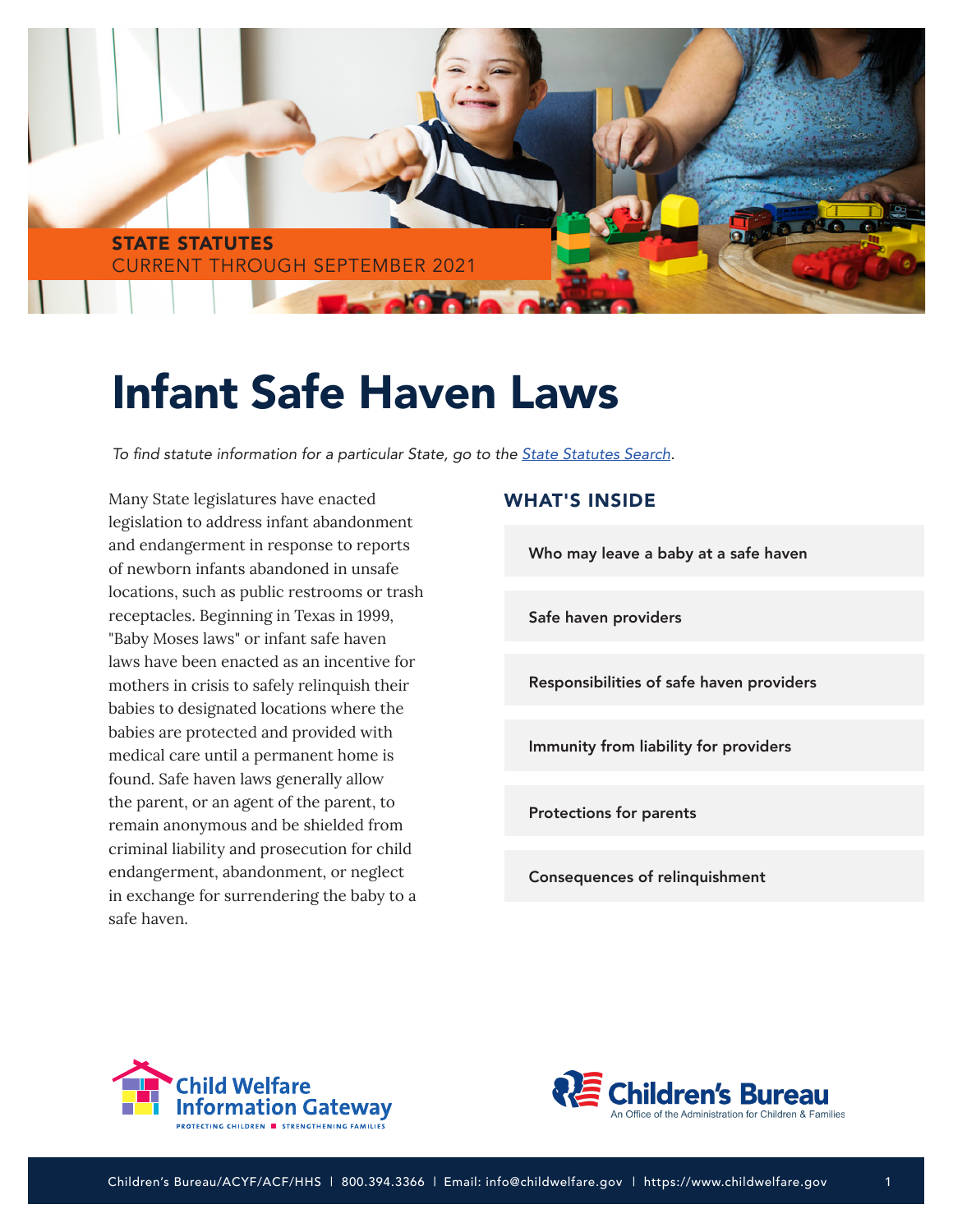<span id="page-1-0"></span>To date, all 50 States, the District of Columbia, Guam, and Puerto Rico have enacted safe haven legislation.<sup>1</sup> The focus of these laws is on protecting newborns from endangerment by providing parents with an alternative to criminal abandonment; therefore, the laws are generally limited to very young children. For example, in approximately seven States and Puerto Rico, only infants 72 hours old or younger may be relinquished to a designated safe haven.<sup>2</sup> Approximately 23 States and Guam accept infants up to 30 days old.3 Other States specify varying age limits in their statutes.4

# WHO MAY LEAVE A BABY AT A SAFE HAVEN

In most States, either parent may surrender his or her baby to a safe haven. In four States, Guam, and Puerto Rico, only the mother may relinquish her infant.<sup>5</sup> Idaho specifies that only a custodial parent may surrender an infant. In the District of Columbia, an infant may be relinquished only by a custodial parent who is a resident of the District. In approximately 11 States, an agent of the parent (someone with the parent's approval) may take a baby to a safe haven for a parent.<sup>6</sup> In California, Kansas, and

New York, if the person relinquishing the infant is someone other than a parent, he or she must have legal custody of the child. Eight States do not specify the person who may relinquish an infant.7

## SAFE HAVEN PROVIDERS

The purpose of safe haven laws is to ensure that relinquished infants are left with persons who can provide the immediate care needed for their safety and well-being. Approximately seven States require parents to relinquish their infants only to a hospital, emergency medical services provider, or health-care facility.8 In 32 States, Guam, and Puerto Rico, fire stations also are designated as safe haven providers.<sup>9</sup> Personnel at police stations or other law enforcement agencies may accept infants in 27 States and Puerto Rico.<sup>10</sup> In 10 States, emergency medical personnel responding to 911 calls may accept an infant.11 In addition, five States and Puerto Rico allow churches to act as safe havens, but the relinquishing parent must first determine that church personnel are present at the time the infant is left.12

the mother to approve another person to deliver the infant on her behalf.

 $<sup>1</sup>$  American Samoa, the Northern Mariana Islands, and the U.S. Virgin Islands currently do not address the issue of abandoned</sup> newborns in legislation.

<sup>&</sup>lt;sup>2</sup> The word "approximately" is used to stress the fact that States frequently amend their laws. This information is current only through September 2021. Alabama, California, Colorado, Hawaii, Michigan, Washington, and Wisconsin currently limit relinquishment to infants who are no more than 72 hours old.

<sup>3</sup> Arizona, Arkansas, Connecticut, Georgia, Idaho, Illinois, Indiana, Iowa, Kentucky, Maine, Montana, Nebraska, Nevada, New Jersey, New York, Ohio, Oklahoma, Oregon, Pennsylvania, Rhode Island, Utah, Vermont, and West Virginia

<sup>4</sup> Other limits include 7 days (Florida, Massachusetts, Minnesota, Mississippi, New Hampshire, North Carolina, and Oklahoma), 10 days (Maryland), 14 days (Delaware, Tennessee, Virginia, Wyoming, and the District of Columbia), 21 days (Alaska), 45 days (Missouri), 60 days (Kansas, Louisiana, South Carolina, South Dakota, and Texas), 90 days (New Mexico), and 1 year (North Dakota).  $5$  In Georgia, Maryland, Minnesota, and Tennessee, only the mother may relinquish her infant. Maryland and Minnesota do allow

<sup>6</sup> Arizona, Arkansas, Connecticut, Indiana, Iowa, Kentucky, New Jersey, North Dakota, Rhode Island, Utah, and Wyoming

<sup>7</sup> Delaware, Hawaii, Illinois, Maine, Nebraska, New Mexico, South Carolina, and Vermont

<sup>8</sup> Alabama, Connecticut, Delaware, Idaho, Nebraska, Utah, and Virginia

<sup>9</sup> Alaska, Arizona, Arkansas, California, Colorado, Florida, Georgia, Hawaii, Illinois, Kansas, Kentucky, Louisiana, Maine,

Massachusetts, Michigan, Mississippi, Missouri, Montana, Nevada, New Hampshire, North Carolina, Oklahoma, Oregon, Rhode Island, South Carolina, South Dakota, Tennessee, Vermont, Washington, West Virginia, Wisconsin, and Wyoming

<sup>10</sup> Alaska, Arkansas, Georgia, Hawaii, Illinois, Kentucky, Louisiana, Maine, Massachusetts, Michigan, Missouri, Montana, Nevada, New Hampshire, New Jersey, North Carolina, North Dakota, Ohio, Oklahoma, Oregon, Rhode Island, South Carolina, South Dakota, Tennessee, Vermont, Wisconsin, and Wyoming

<sup>11</sup> Connecticut, Idaho, Illinois, Indiana, Iowa, Louisiana, Minnesota, New Hampshire, Vermont, and Wisconsin

<sup>&</sup>lt;sup>12</sup> Arizona, Kentucky, New Hampshire, South Carolina, and Vermont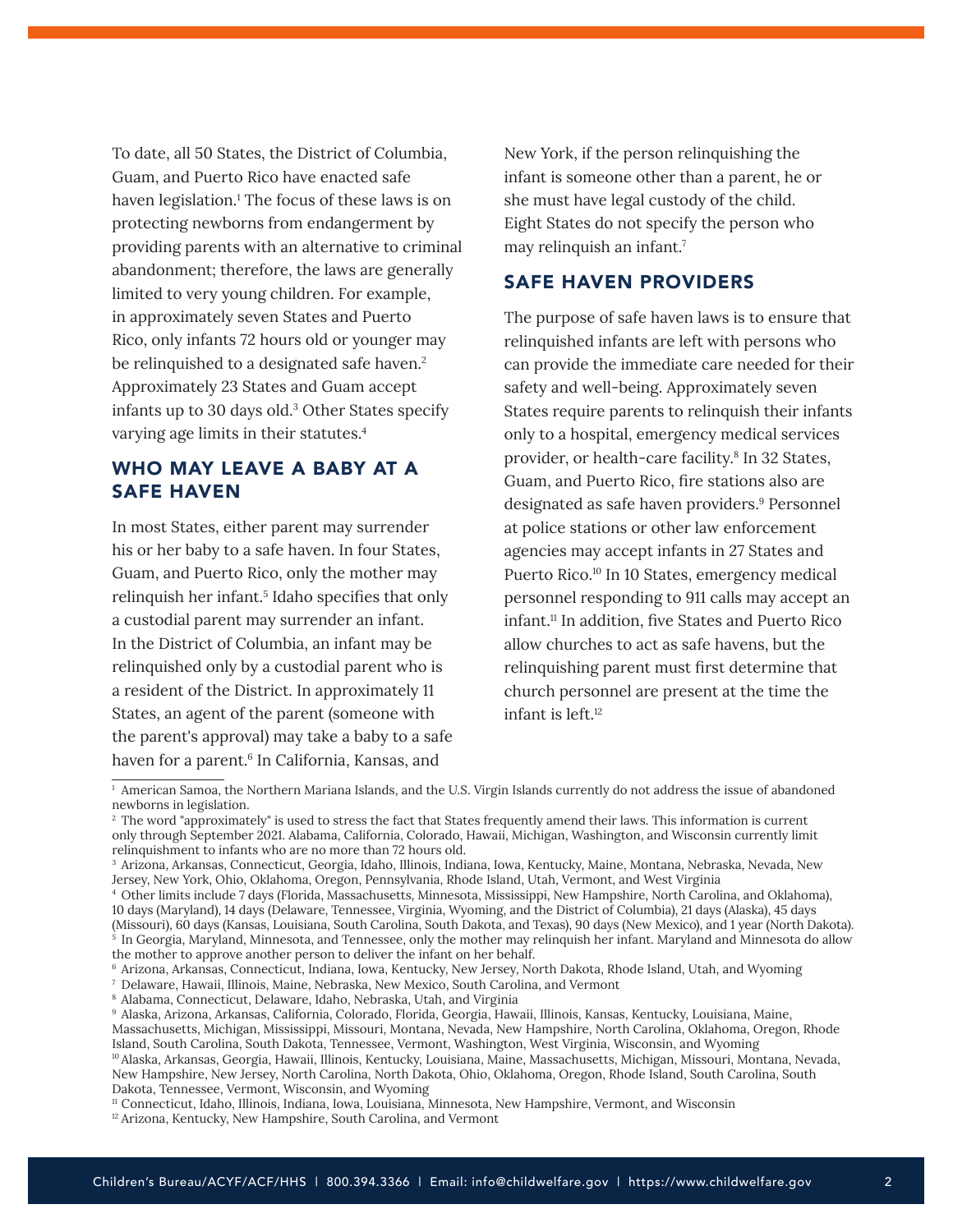<span id="page-2-0"></span>Laws in nine States<sup>13</sup> allow a parent to voluntarily deliver the infant to a newborn safety device. A "newborn safety device," which is also sometimes referred to a "newborn safety incubator" or "baby box," is a medical device used to maintain an optimal environment for the care of a newborn infant. A newborn safety device must meet these requirements:

- It is physically located inside a safe haven site, which may include a hospital, law enforcement agency, or fire department, that is staffed 24 hours a day by a medical services provider.
- It is located in an area that is conspicuous and visible to the employees of the safe haven site.
- It must allow a child to be placed anonymously from outside the facility.
- It must lock after a child is placed in it so a person outside the facility cannot access the child.
- It must provide a controlled environment for the care and protection of the child.
- It must notify a centralized location in the facility within 30 seconds of a child being placed in the device.
- It must trigger a 911 call if staff at the facility do not respond within a reasonable amount of time after a child is placed in the device.

# RESPONSIBILITIES OF SAFE HAVEN **PROVIDERS**

The safe haven provider is required to accept emergency protective custody of the infant and provide any immediate medical care that the infant may require. In 18 States, the District of Columbia, Guam, and Puerto Rico, when the safe haven receiving the baby is not a hospital, the baby must be transferred to a hospital as soon as possible.<sup>14</sup> In 43 States,<sup>15</sup> the District of Columbia, Guam, and Puerto Rico, statutes require the provider to notify the local child welfare department that an infant has been relinquished. In eight States<sup>16</sup> and Guam, the local law enforcement agency must be notified.

In 24 States, the District of Columbia, and Guam, the provider is required to ask the parent for family and medical history information.17 In Montana and New Mexico, the provider must ask about the family's Tribal affiliation. In 17 States, the District of Columbia, and Guam, the provider is required to attempt to give the parent or parents information about the legal repercussions of leaving the infant and information about referral services.<sup>18</sup> In four States and Guam, a copy of the infant's numbered identification bracelet may be offered to the parent as an aid to linking the parent to the child if reunification is sought at a later date.19

<sup>13</sup> Arkansas, Indiana, Kentucky, Louisiana, Maine, Missouri, Ohio, Oklahoma, and Pennsylvania

<sup>&</sup>lt;sup>14</sup> Arizona, Florida, Illinois, Iowa, Kansas, Kentucky, Louisiana, Maryland, Michigan (when the infant needs medical care), Minnesota, Missouri, Montana, Nevada, New Jersey, Pennsylvania, South Carolina, West Virginia, and Wyoming

<sup>15</sup> Alabama, Alaska, Arizona, Arkansas, California, Colorado, Connecticut, Florida, Georgia, Hawaii, Illinois, Indiana, Iowa,

Kentucky, Maine, Maryland, Massachusetts, Minnesota, Mississippi, Missouri, Montana, Nebraska, Nevada, New Hampshire, New Jersey, New Mexico, North Carolina, North Dakota, Ohio, Oklahoma, Oregon, Pennsylvania, Rhode Island, South Carolina, South Dakota, Tennessee, Texas, Utah, Vermont, Washington, West Virginia, Wisconsin, and Wyoming

<sup>&</sup>lt;sup>16</sup> Colorado, Hawaii, Idaho, Illinois, Kansas, Nevada, Pennsylvania, and Vermont

<sup>17</sup> Alaska, California, Connecticut, Delaware, Hawaii, Iowa, Kentucky, Louisiana, Maine, Massachusetts, Michigan, Montana, North Carolina, North Dakota, Ohio, Oklahoma, Pennsylvania, South Carolina, South Dakota, Tennessee, Texas, Utah, Washington, and Wyoming

<sup>18</sup> Connecticut, Delaware, Hawaii, Illinois, Kentucky, Louisiana, Michigan, Montana, New Mexico, North Dakota, Ohio, Oklahoma, Rhode Island, South Carolina, Tennessee, Washington, and Wisconsin

<sup>19</sup> California, Connecticut, Delaware, and North Dakota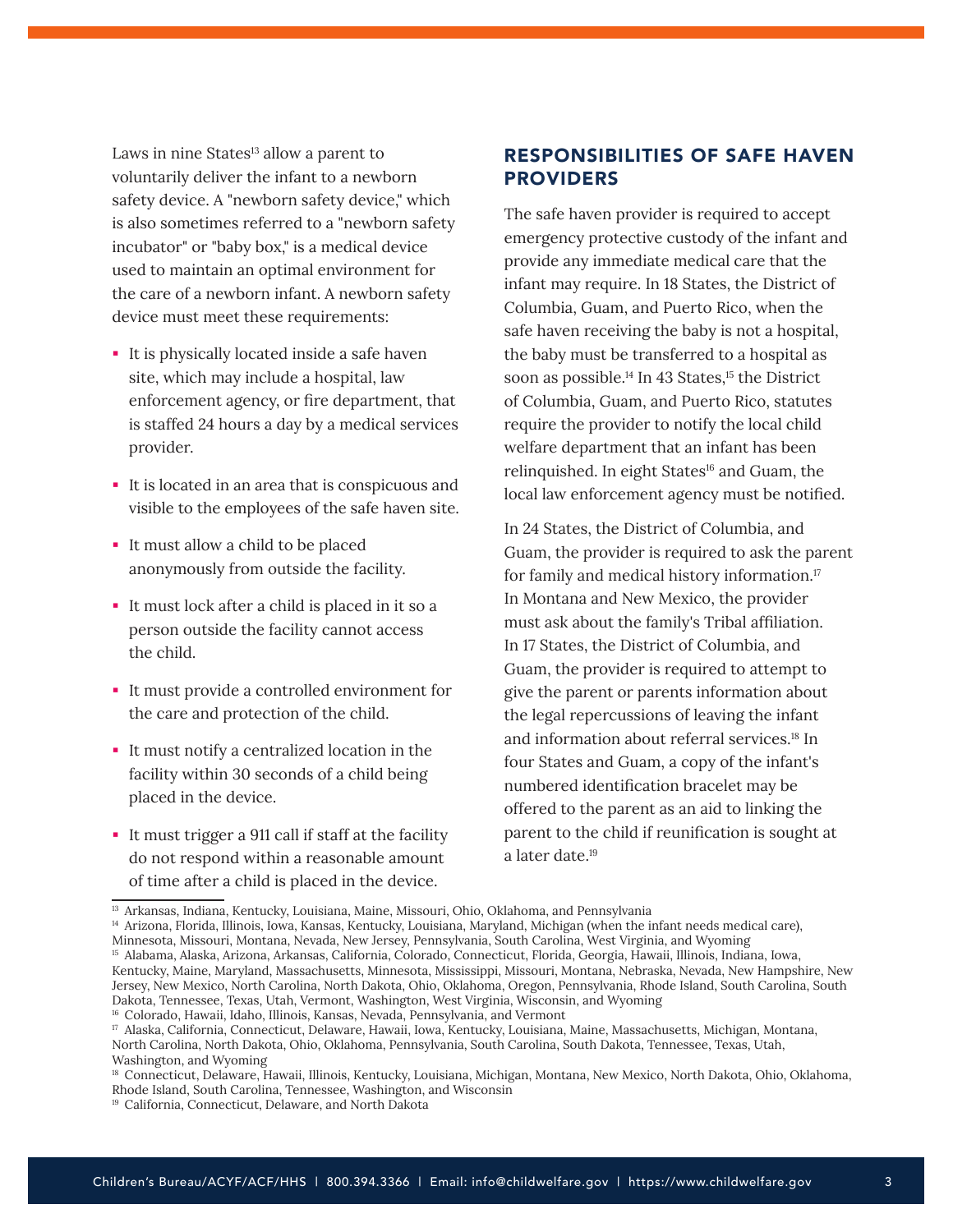# <span id="page-3-0"></span>IMMUNITY FROM LIABILITY FOR **PROVIDERS**

In 45 States, the District of Columbia, and Guam, safe haven laws protect providers who accept custody of relinquished infants with immunity from civil liability for anything that might happen to the infant while in their care unless there is evidence of major negligence on the part of the provider.<sup>20</sup> In 35 States,<sup>21</sup> the District of Columbia, and Guam, safe haven laws also protect providers with immunity from criminal liability.

#### PROTECTIONS FOR PARENTS

In approximately 17 States, the District of Columbia, and Guam, anonymity for the parent or agent of the parent is expressly guaranteed in statute.22 In 39 States, the District of Columbia, Guam, and Puerto Rico, the safe haven provider cannot compel the parent or agent of the parent to provide identifying information.<sup>23</sup> In addition, 17 States and Guam provide an assurance of confidentiality for any information that is voluntarily provided by the parent.<sup>24</sup>

Besides the guarantee of anonymity, most States provide protection from criminal liability for parents who safely relinquish their infants. Approximately 34 States, the District of Columbia, and Puerto Rico do not prosecute a parent for child abandonment when a baby is relinquished to a safe haven.<sup>25</sup> In 14 States, safe relinquishment of the infant is an affirmative defense in any prosecution of the parent or his/her agent for any crime against the child, such as abandonment, neglect, or child endangerment.26

The privileges of anonymity and immunity are forfeited in most States if there is evidence of child abuse or neglect.

## CONSEQUENCES OF RELINQUISHMENT

Once the safe haven provider has notified the local child welfare department that an infant has been relinquished, the department assumes custody of the infant as an abandoned child. The department is responsible for placing the infant, usually in a preadoptive home, and petitioning the

<sup>20</sup> Alabama, Alaska, Arizona, Arkansas, California, Colorado, Delaware, Florida, Georgia, Hawaii, Idaho, Illinois, Indiana (limited to use of newborn safety devices), Iowa, Kansas, Kentucky, Louisiana, Maine, Maryland, Michigan, Minnesota, Mississippi, Missouri, Montana, Nevada, New Hampshire, New Jersey, New Mexico, North Carolina, North Dakota, Ohio, Oklahoma, Oregon, Pennsylvania, Rhode Island, South Carolina, South Dakota, Tennessee, Texas, Utah, Vermont, Virginia, Washington, Wisconsin, and Wyoming

<sup>21</sup> Arkansas, California, Colorado, Florida, Georgia, Hawaii, Idaho, Illinois, Iowa, Kansas, Kentucky, Louisiana, Maine, Maryland, Minnesota, Missouri, Montana, New Jersey, New Mexico, North Carolina, North Dakota, Ohio, Oklahoma, Oregon, Pennsylvania, Rhode Island, South Carolina, South Dakota, Tennessee, Utah, Vermont, Virginia, Washington, Wisconsin, and Wyoming

<sup>22</sup> Arizona, Delaware, Florida, Illinois, Indiana, Kansas, Kentucky, Mississippi, Missouri, Ohio, Oklahoma, South Carolina, Texas, Utah, West Virginia, Wisconsin, and Wyoming

<sup>23</sup> Alaska, Arizona, California, Connecticut, Delaware, Hawaii, Idaho, Indiana, Iowa, Kansas, Kentucky, Louisiana, Maine, Massachusetts, Michigan, Minnesota, Mississippi, Missouri, Montana, Nevada, New Hampshire, New Jersey, New Mexico, North Carolina, North Dakota, Ohio, Oklahoma, Oregon, Rhode Island, South Carolina, South Dakota, Tennessee, Texas, Utah, Vermont, Washington, West Virginia, Wisconsin, and Wyoming

<sup>24</sup> Arkansas, California, Connecticut, Delaware, Idaho, Iowa, Maine, Michigan, Mississippi, Mississippi, Montana, Rhode Island, South Carolina, Tennessee, Texas, West Virginia, and Wisconsin

<sup>25</sup> Alaska, Arizona, California, Connecticut, Florida, Georgia, Hawaii, Idaho, Illinois, Iowa, Kansas, Kentucky, Louisiana, Maryland, Massachusetts, Minnesota, Missouri (for a child younger than 45 days old), Montana, Nebraska, Nevada, New Mexico, North Carolina, North Dakota, Ohio, Oklahoma, Pennsylvania, Rhode Island, South Carolina, South Dakota, Tennessee, Texas, Vermont, Washington, and Wisconsin

<sup>&</sup>lt;sup>26</sup> In a State with an affirmative defense provision, a parent or agent of the parent can be charged and prosecuted, but the act of leaving the baby safely at a safe haven can be a defense to such charges. The States with an affirmative defense provision include Alabama, Arkansas, Colorado, Delaware, Indiana, Maine, Michigan, Mississippi, New Jersey, New York, Oregon, Utah, Virginia, and Wyoming.